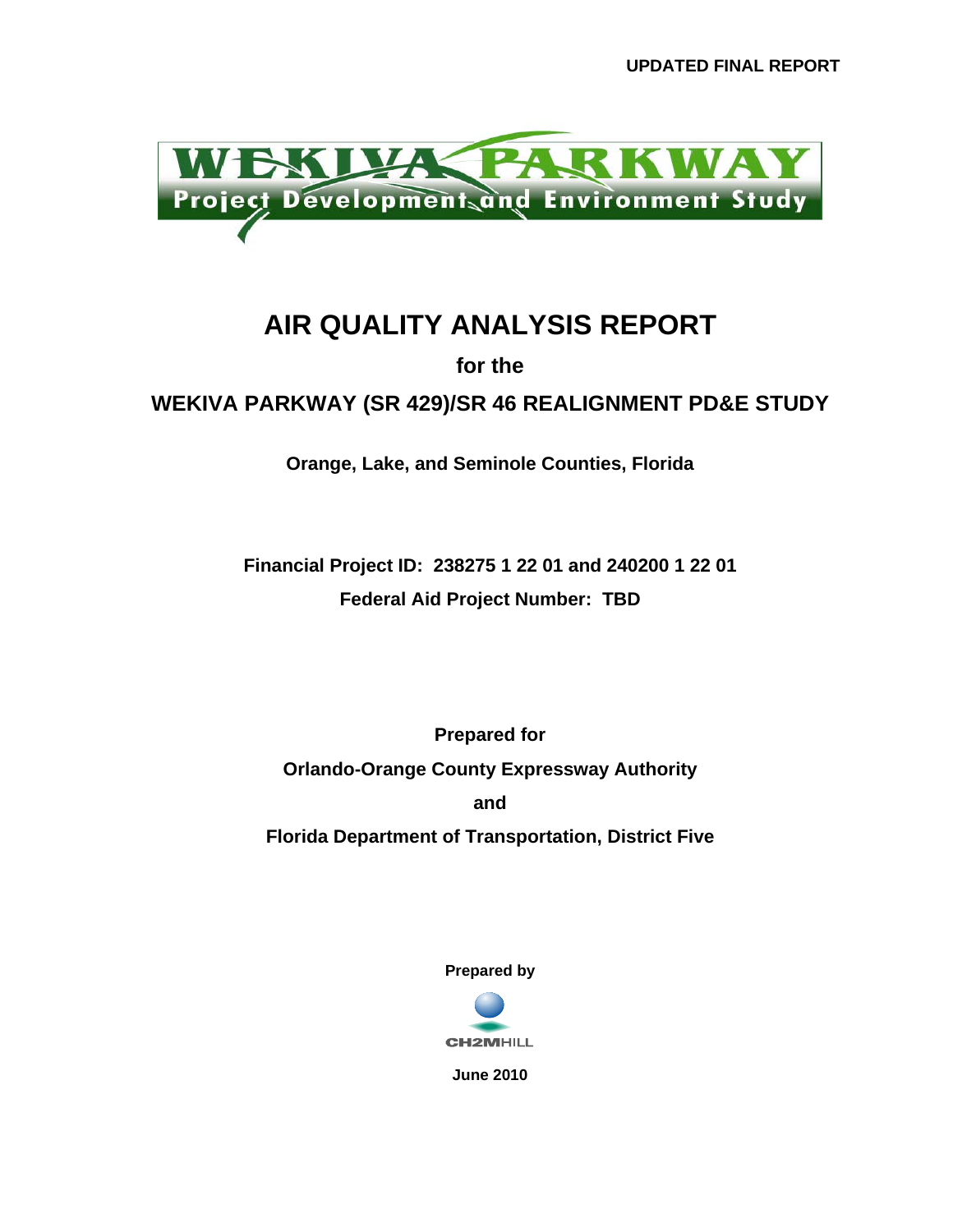# **Table of Contents**

### **Section Page**

| 1.               |     |        |
|------------------|-----|--------|
|                  |     |        |
|                  | 1.2 |        |
|                  | 1.3 |        |
|                  | 1.4 |        |
|                  | 1.5 |        |
| 2.               |     |        |
|                  | 2.1 |        |
|                  |     |        |
| 3.               |     |        |
| $\boldsymbol{4}$ |     | $.4-1$ |

### **Appendices**

**Appendix B CO Florida 2004 Model Results** 

| <b>List of Tables</b>   |                                                                          | Page |
|-------------------------|--------------------------------------------------------------------------|------|
|                         | Table 2-1 National Ambient Air Quality Standards (NAAQS) for CO  2-1     |      |
|                         | Table 2-2 Intersections Selected for Analysis Years (2012 and 2032)  2-2 |      |
|                         |                                                                          |      |
|                         |                                                                          |      |
| <b>List of Exhibits</b> |                                                                          | Page |
|                         |                                                                          |      |
|                         |                                                                          |      |

| Exhibit 1-3     Overall Layout of Preferred Alternative………………………………………………………………1-9 |  |
|------------------------------------------------------------------------------------|--|
|                                                                                    |  |
|                                                                                    |  |
|                                                                                    |  |
|                                                                                    |  |